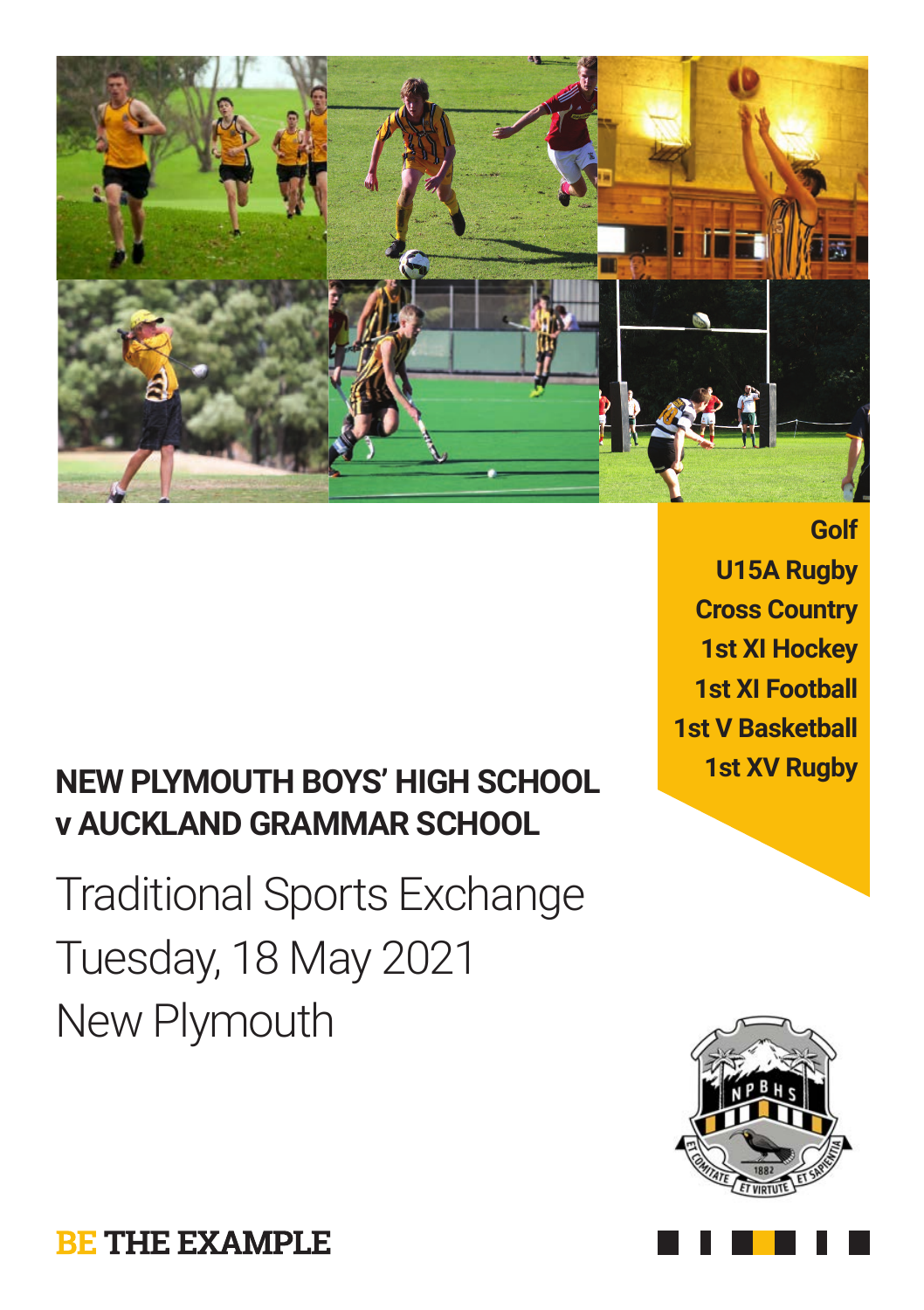## **Golf Competition**



Game Time: 8.00am

Venue: Ngamotu Golf Course

### New Plymouth Boys' High School **Auckland Grammar School**

1. Brodie Ferguson 2. Dillin Plimmer 3. Cullen Mackay 4. Kingston Taylor Voyle 5. Brayden Hills 6. Jamie Anderson 7. Harrison Downs 8. Alex Brooke

1 Bai, Josh<br>2 Bai, Josh 2 Freeman, Daniel<br>3 Griffiths, Matthew 3 Griffiths, Matthew<br>4 Tain, Jing 4 Tain, Jing<br>5 Fletcher Came 5 Fletcher, Cameron<br>6 Holden Nick 6 Holden, Nick 7 Jones, Robbie<br>8 Olliver Angus **Olliver, Angus** 

Manager - Dale Atkins

## **U15A Rugby Match**



Game Time: 9.30am Venue: McNaught Field

### 1. Tipene Perawiti-Gallagher 2. Jake White 3. Clay Potts 4. Jacob Carmichael 5. James Keech 6. Mac Rawlinson 7. Dylan Kowalewski 8. Moritz Reymond 9. Riley Parker 10. Noah Blundell

11. Tyrehse Ruwhiu 12. Jack Wiseman 13. Viliame Rova 14. Tyler Boisen-Rau 15. Liam Davis 16. Marshall Sheehan 17. Sam McCallum 18. Sam Hemara 19. Kaisei Ishihara 20. Daniel McDonald 21. Taj Parker 22. Jorvyn Katene

Coaches: Leighton Price, Brad Bennett Manager: Aaron Lock

### New Plymouth Boys' High School **Auckland Grammar School**

1. Broadhurst 2. Freer 3. Krone 4. Lawrence-Vaivai 5. Leasuasu 6. Lipscombe 7. Maka 8. Mather 9. McDermott 10. Mitchell 11. Morunga 12. Parkinson 13. Peita 14. Potter 15. Tasmania 16. Thompson 17. Tokahere 18. Tousoon 19. Upu 20. Vaka 21. Wallis 22. Wright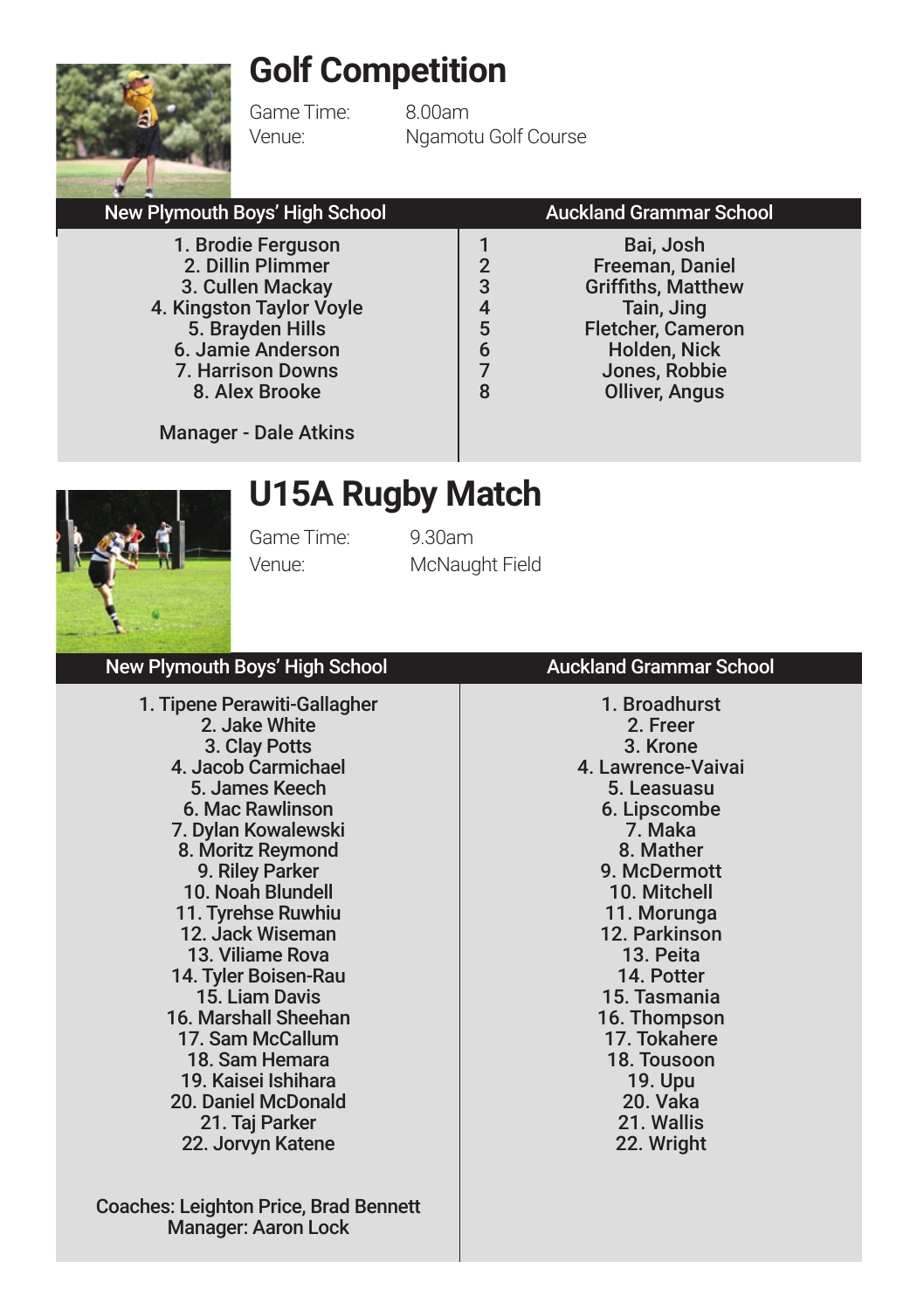### **Cross Country Race**

Year 10 Bigwood, Jackson Cleaver, Conrad Dobbie, Nick Hawkins, Lloyd Hope, Thomas



Game Time: 9.30am Venue: Webster 2

### New Plymouth Boys' High School **Auckland Grammar School**

Year 9 Ansell, Jacob Brown, Zavier Chilcott, Dylan Field, Felix Froome, Kade Galley, Aidan Markham, Cooper Marsh, Oliver Peng, Daniel Russell, Reeve Van Beers, Max Yates, Keegan

Year 11 Brace, Connor Cameron, Finn Eggers, Luke Ellington, Owen Gregory, Sam Jordan, Arlo Kraayenhof, Marco Louis, Kalani McNeil, Jack Roderick, Flint Year 12 Ironside, Brock Kemsley, Oliver Monk, Stirling Morgan, Joshua Pease, Darren Plant, Braeden Strohmeier, Mathias

Dunnet, Nicholas Graham, David Honnor, Corbyn Thorburn, Josh

Year 13 Bahamonde, Alexis Campbell, Daniel Dickson, Sam Flynn, Ryan Kemsley, Ben Ord-Walton, Solomon Peng, Shawn Shi, Hysan White, Robbie

Managers - Jon Hawkins Warren Drought

Year 13 Buchanan, C.W.R Crump, H Khan, S Swinson, H.M Tohaia, J Year 12 Gray, M Holmes, J

James, J Joils, H Richards, O.J Sparling

Year 11 Gardiner-Hall, Q.R Mora, J Park, J.E.M

> Year 10 Cook, J.F Fitzpatrick, R McKee, M.C Wilkins, A Young, A.A.K

Year 9 Allan, F M Bonetti, T Callander, H.J Chow, Y Clarkson, K.E Grube, R.M Lines, T McLeod, H Randerson, S.C Wagener, C.P Williams, F.M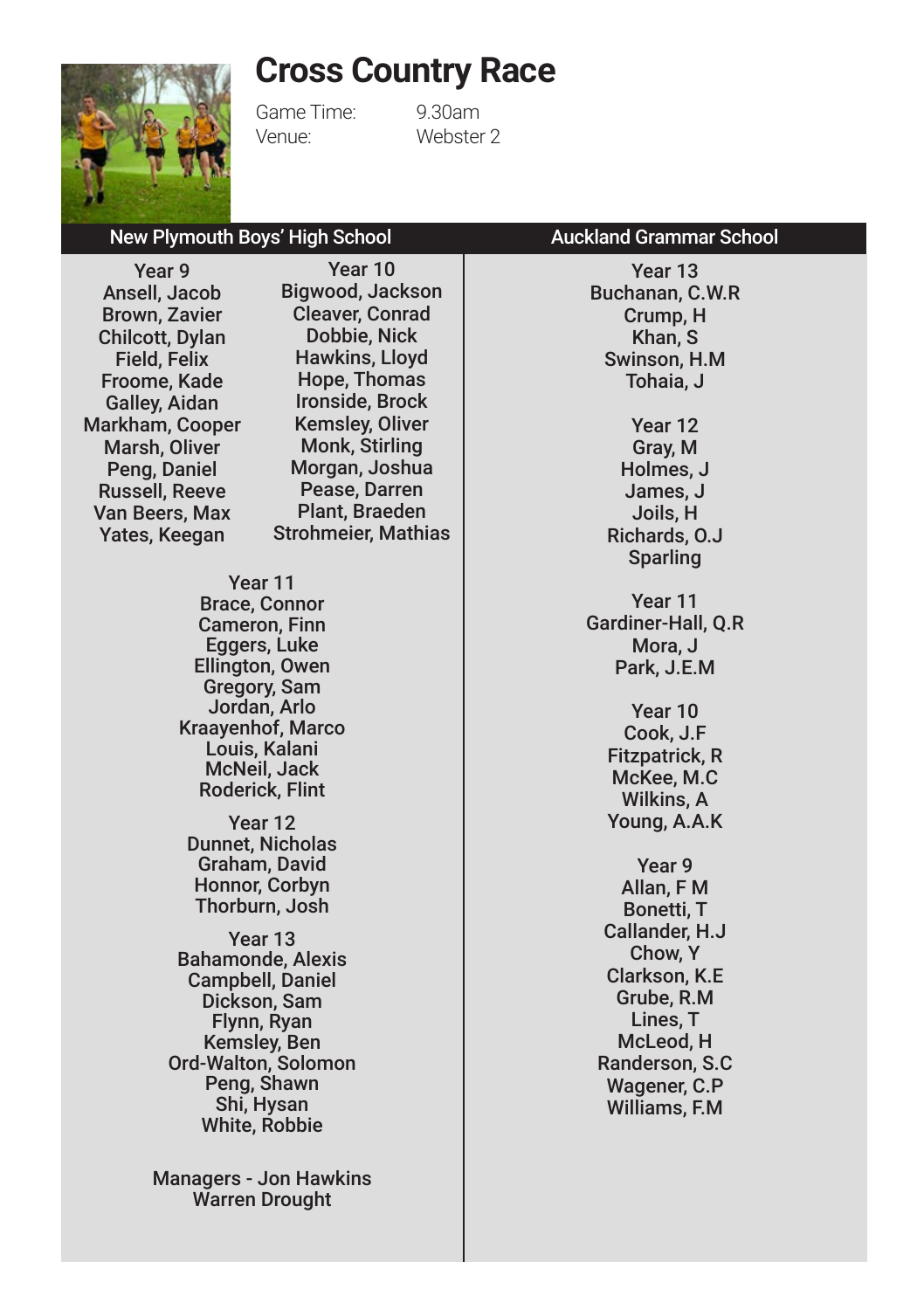# **1st XV Rugby Match**

Game Time: 12.15pm



**NPBHS 1st XV thanks our Sponsors** 



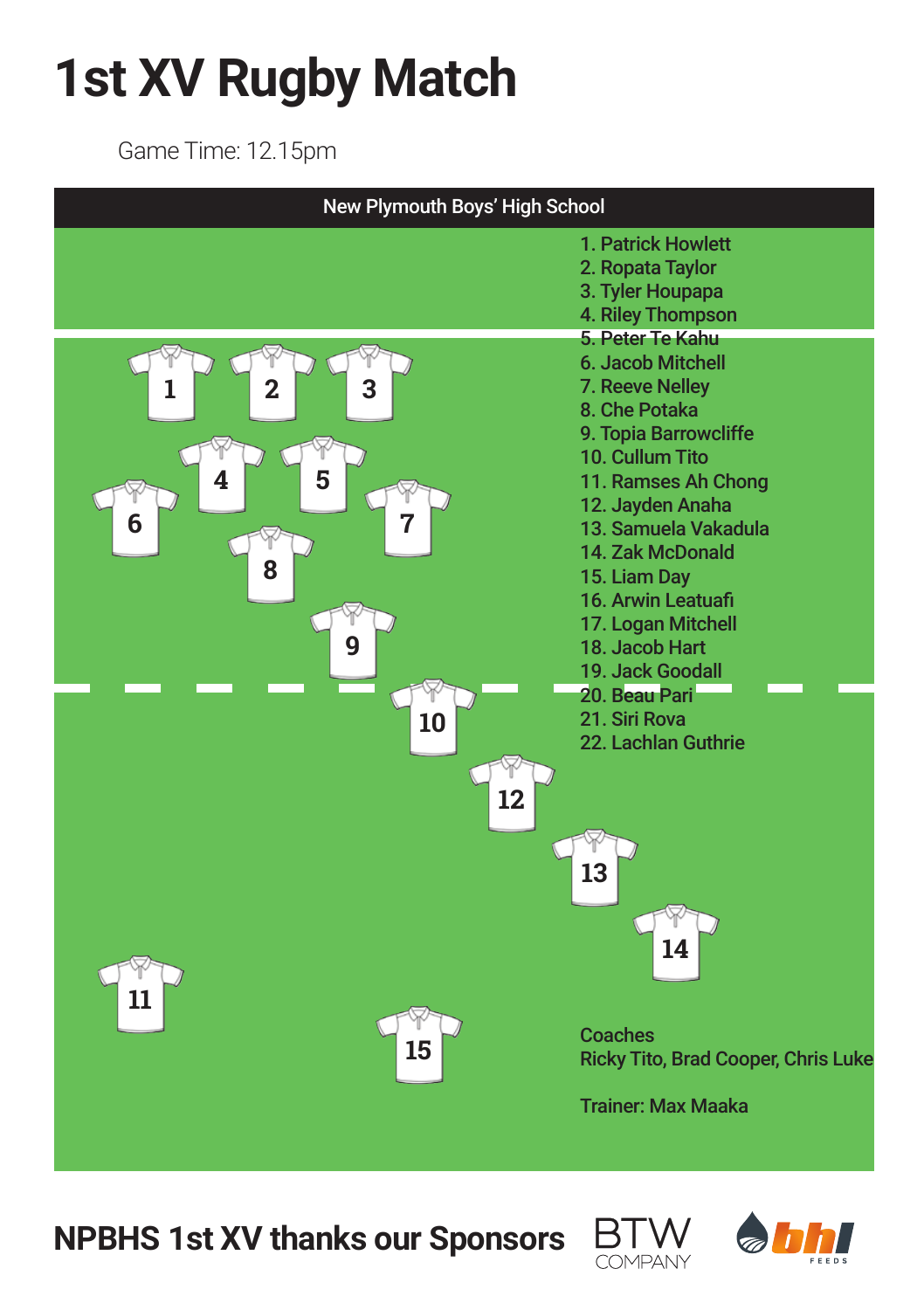# **1st XV Rugby Match**

Venue: Gully Ground







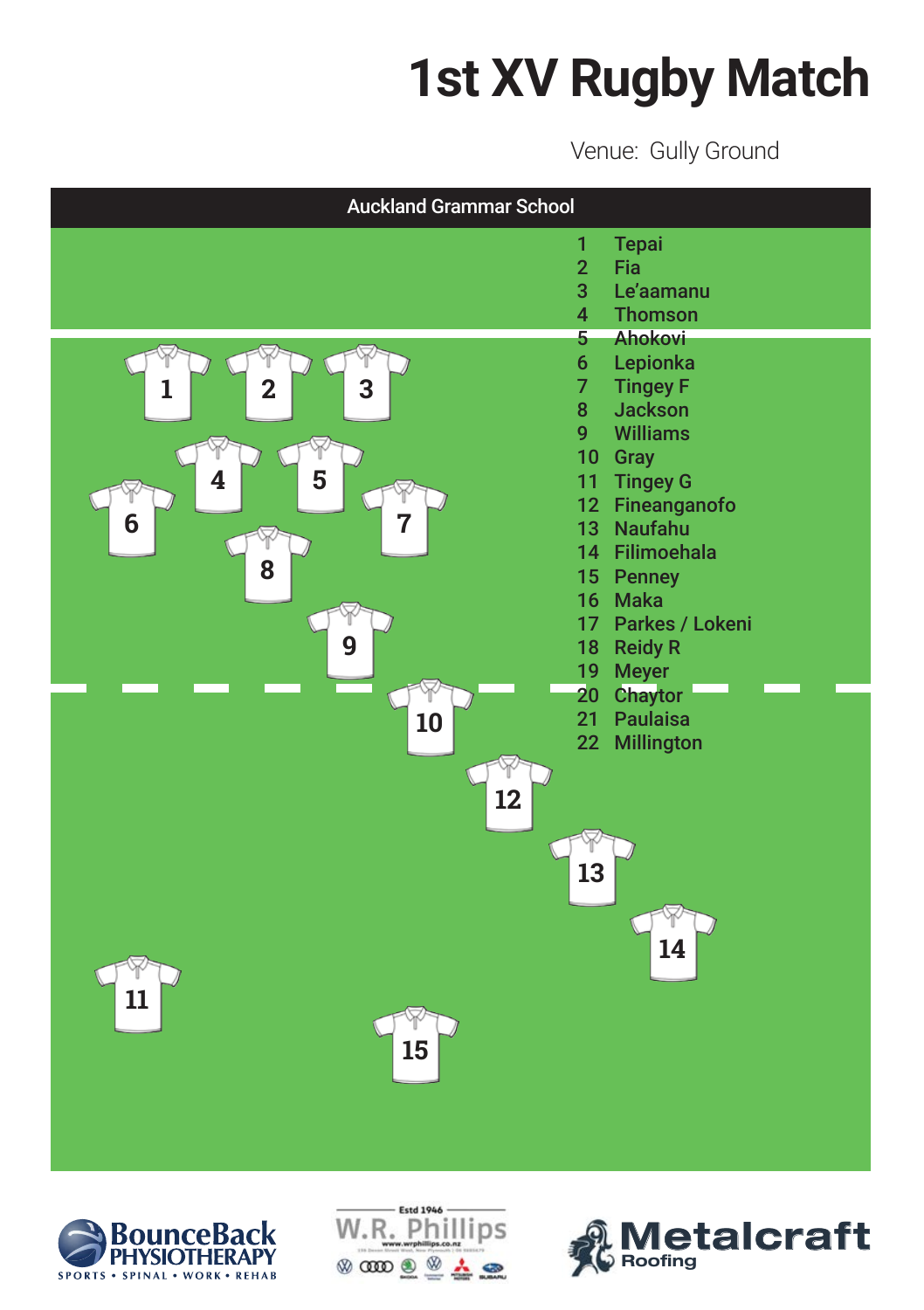## **1st XI Hockey Match**



Game Time: 10.00am Venue: Turf

THANK YOU TO OUR SPONSORs



### New Plymouth Boys' High School **Auckland Grammar School**

GK. Jacob Thorn 2. Preston Murfitt-Crow 3. Dean Clarkson 4. Jordan Whittleston 5. Millan Fisher 6. Josh Pennington 7. Owen Brown 8. Ben Sherman 9. Flynn Kempson 11. Mitchell Bunning 12. Ben James 14. Tyler Kennedy 15. Bradley Hanser 16. Dylan Benton 19. Daniel Dornan-Rouse 21. Oliver Vickers

Coach - Jamie Stones Manager - Rob Wisnewski

| $\overline{2}$ | Daji, Nikeel          |
|----------------|-----------------------|
| 3              | B de Wilde, Jerom     |
| 4              | Gray, Theo            |
| 5              | <b>B Hari, Devon</b>  |
| 6              | Khushal, Yash         |
| 7              | <b>Matthew, Caleb</b> |
| 8              | O'Carroll, Eamon      |
| 9              | O'Carroll, Finbar     |
| 10             | O'Connor, Jack        |
| 11             | Patel, Jayan          |
| 12             | Pooley, Jacob         |
| 13             | Punga, Armani         |
| 14             | Ready, Max            |
| 15             | Tairua-Doyle, Taylor  |
|                |                       |

1 **Aspinall Hamish** 

**1st V Basketball Game**

Game Time: 10.00am Venue: Gym

THANK YOU TO OUR SPONSOR



### New Plymouth Boys' High School Auckland Grammar School

Carlin Davison Will Poulgrain Gareth Washer Hudsohn Snooks Joshua Claridge Riley Tuuta Sam McKinstry Marius Schnetzer Zavier Adam Oscar Goodman Joshua Claridge Tayshawn Martin Jago Robertson

Coach - Dave Bublitz Manager - Andrew Hope

| 1              | Todd, Jamal           |
|----------------|-----------------------|
| $\overline{2}$ | Shortt, Will          |
| 3              | Petzer, Kalid         |
| 4              | <b>Manning, Blake</b> |
| 5              | Muggleston, Josh      |
| 6              | <b>Brother, Theo</b>  |
| 7              | Brown, Cody           |
| 8              | Caldwell, Toby        |
| 9              | Ward, Liam            |
| 10             | <b>Tipen, Roera</b>   |
| 11             | Singh, Jas            |
| 12             | Howes, Josh           |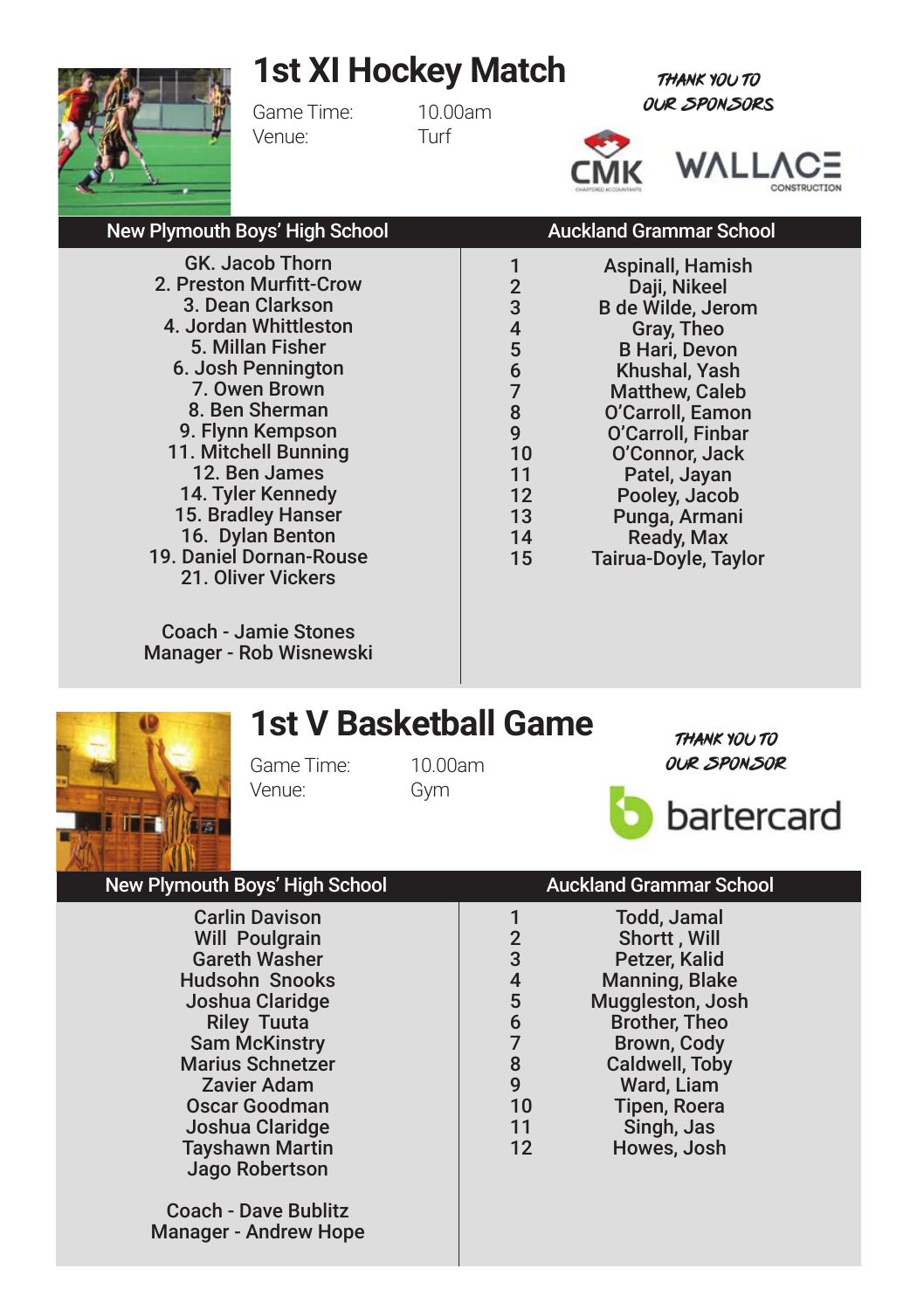## **1st XI Football Match**

THANK YOU TO OUR SPONSORs



Game Time: 10.00am Venue: Webster 1

Adam Andrews Logan Bunning Tyson Dellow Leo Elder Jack Flood Luke Hall Jack Husband Kyan Jones Scott Manning Finn McAuley Lewis McHugh Hamilcar Pulford Ben Sheridan Ashdin Tuuta Fergus Young Zack Young





### New Plymouth Boys' High School **Auckland Grammar School** Bamford, Jack

Coach: Mick Curry Assistant Coach: Adrian Wright

Inoue, Rintaro Cattroll, Iestyn Clegg, Samuel Davies, Rhys Drumm, Jacob Evans, Jonny Hong, Elija Holmes, Thomas Muller, Kristoff Thomas, Dempsey Reddy, Conan Malofie-Law, Cooper Rostron, Fredrik Martin, Max Wood, Denis

# Upcoming Events



ST PATS SILVERSTREAM @ NPBHS Wednesday, 2nd June 1st XV Rugby and 1st XI Football Teams



HAMILTON BOYS' HIGH SCHOOL EXCHANGE @ HBHS Thursday, 10th June Golf Top 8, Squash Top 6, 1st V Basketball, Jnr Basketball, 1st XI Hockey, Dev Hockey, 1st XI Football, Jnr Football, U15 Rugby, 2nd XV Rugby, and 1st XV Rugby Teams